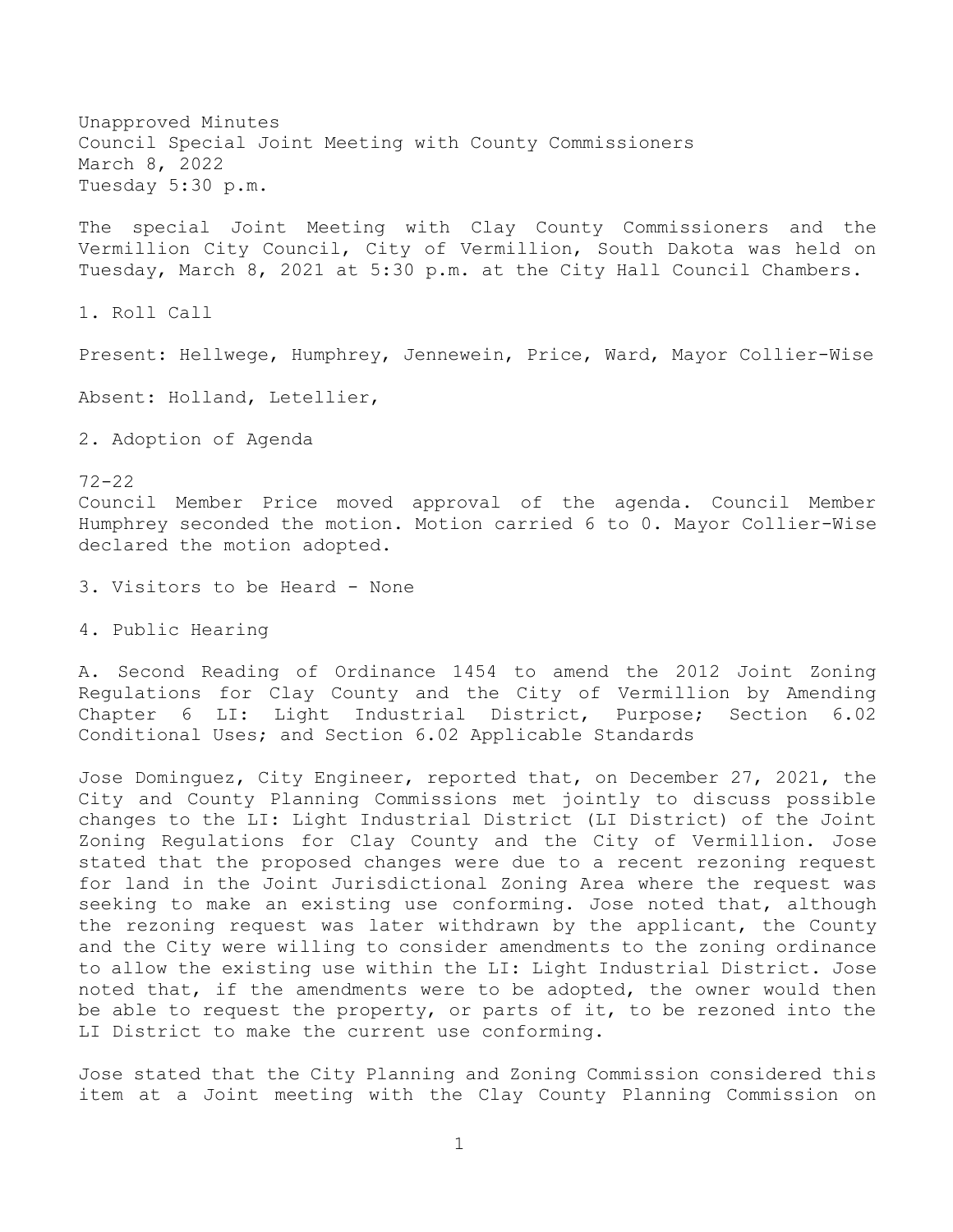January 24, 2022 and they unanimously recommended that the City Council adopt the proposed amendment. Jose noted that the Joint Jurisdictional Zoning Area (JJZA) was created by the County and the City in 2012 and the zoning ordinance was created with the intent to allow the County and the City to each have a say in existing and proposed land uses in an area that would directly impact the City's growth. Jose stated that the JJZA tries to maintain the rural characteristics of the surrounding area while allowing for some light development. Jose noted that the ordinance's intent, based on the adopted comprehensive plan for the JJZA, is to direct development towards areas within City limits, or areas that can be annexed by the City and serviced with municipal infrastructure. Jose noted that the proposed amendments to the LI District include "grain terminal/grain processing" and "agribusiness" uses as conditional uses. Jose stated that these two changes would allow for additional agricultural uses to be possible in the LI District. Jose noted that the statement describing the purpose of the district would be amended by removing portions from the second sentence and this change would better describe the uses that are not allowed in the LI District.

Jose noted that the first reading of the ordinance by the City Council occurred on February 7, 2022. Jose noted that, at that meeting, the City Council approved the first reading and moved for the second reading to be considered at a joint meeting. Jose stated that the County Commission had first reading of the ordinance on February 22, 2022.

## 73-22

Second reading of title to Ordinance No. 1454, entitled AN ORDINANCE AMENDING THE 2012 JOINT ZONING REGULATIONS FOR CLAY COUNTY AND THE CITY OF VERMILLION, CHAPTER 6 LI: LIGHT INDUSTRIAL DISTRICT for the City of Vermillion, South Dakota.

Mayor Collier-Wise read the title to the above named Ordinance, and Council Member Hellwege moved adoption of the following:

BE IT RESOLVED that the minutes of this meeting shall show that the title to the proposed Ordinance No. 1454 entitled AN ORDINANCE AMENDING THE 2012 JOINT ZONING REGULATIONS FOR CLAY COUNTY AND THE CITY OF VERMILLION, CHAPTER 6 LI: LIGHT INDUSTRIAL DISTRICT was first read and the Ordinance considered substantially in its present form and content at a regularly called meeting of the Governing Body on the 7th day of February, 2022 and that the title was again read at this meeting, being a regularly called meeting of the Governing Body on this 8th day of March, 2022 at the City Hall Council Chambers in the manner prescribed by SDCL 9-19-7 as amended.

BE IT RESOLVED and ordained that said Ordinance be adopted to read as follows: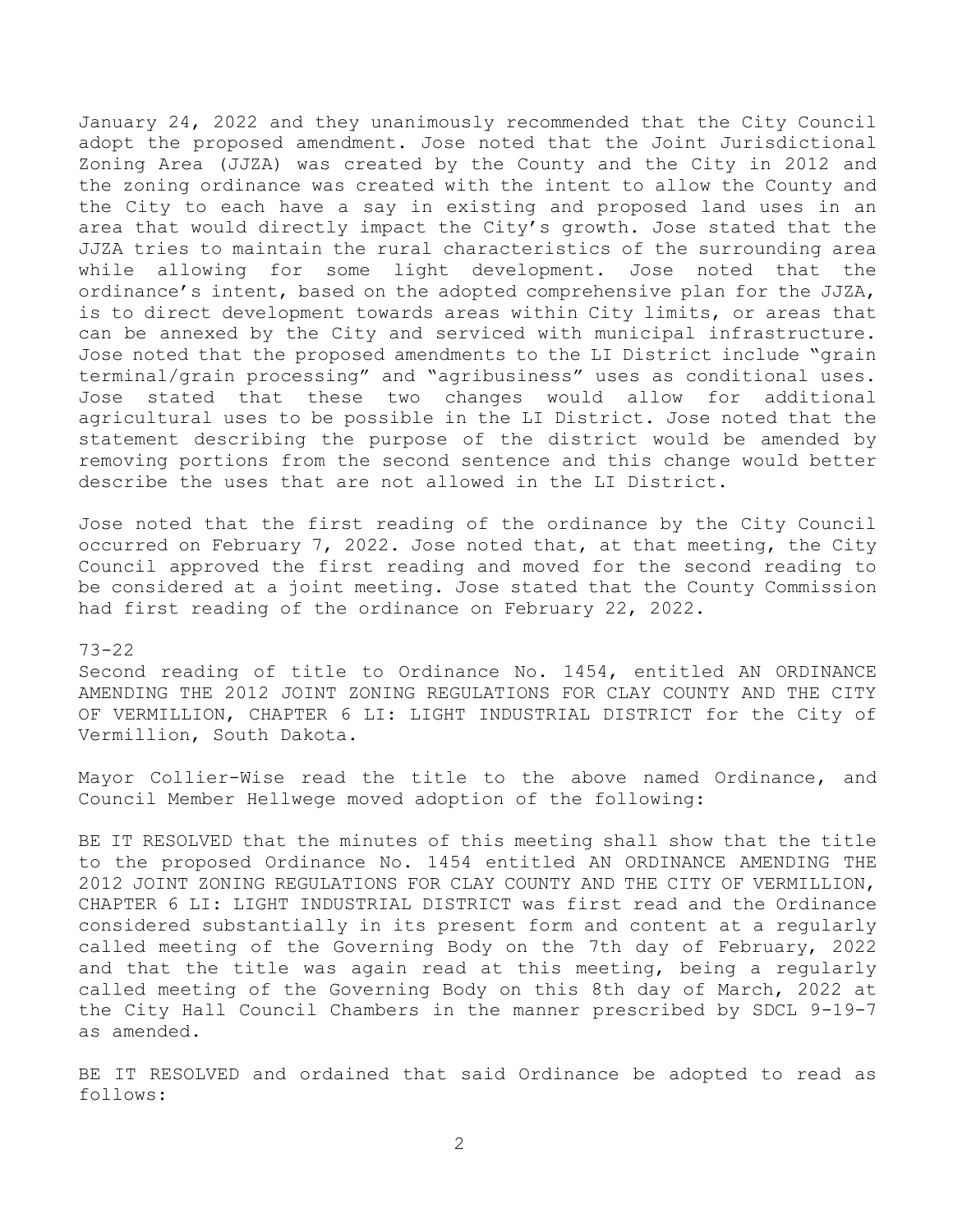### ORDINANCE 1454

AN ORDINANCE AMENDING THE 2012 JOINT ZONING REGULATIONS FOR CLAY COUNTY AND THE CITY OF VERMILLION, CHAPTER 6 LI: LIGHT INDUSTRIAL DISTRICT.

BE IT ORDAINED, by the Governing Body of the City of Vermillion, South Dakota that Chapter 6 LI: Light Industrial District for the Joint Zoning Jurisdiction Area of Clay County and the City of Vermillion be amended by modifying the "Purpose" of the district and including "Grain Terminal/Grain Processing" and "Agribusiness" uses as conditional uses. All other portions of Chapter 6 LI: Light Industrial District will remain as they are. Following is the amendment:

Purpose of district:

The purpose of this district is to provide for a number of light manufacturing, wholesale, warehousing, and service uses in an attractive industrial park like setting. These uses do not include residences, apartments, or commercial uses, which are primarily retail in nature. It is the intent of this district to provide high amenity industrial development along the major roads, while allowing for slightly heavier development in the interior of the industrial areas. The LI Light Industrial District, where permitted, shall generally be located where provisions can be made to adequately handle the sewage disposal, where the value of the land for agricultural use is marginal, and where the water supply, roads, and emergency services are easily and economically available.

| Conditional Uses | Applicable                                             |  |  |  |  |  |
|------------------|--------------------------------------------------------|--|--|--|--|--|
|                  | Grain Terminal/Grain 11.01, 11.03, 11.04, 11.05, 16.01 |  |  |  |  |  |
| Agribusiness     | 11.01, 11.03, 11.04, 11.05, 16.01                      |  |  |  |  |  |

6.02 Conditional Uses

Dated at Vermillion, South Dakota this 8th day of March 2022.

THE GOVERNING BODY OF THE CITY OF VERMILLION, SOUTH DAKOTA  $BY$ 

Kelsey Collier-Wise, Mayor

ATTEST:

 $BY$ 

Katie E. Redden, Finance Officer

Adoption of the Ordinance was seconded by Council Member Ward. Thereafter the question of the adoption of the Ordinance was put to a roll call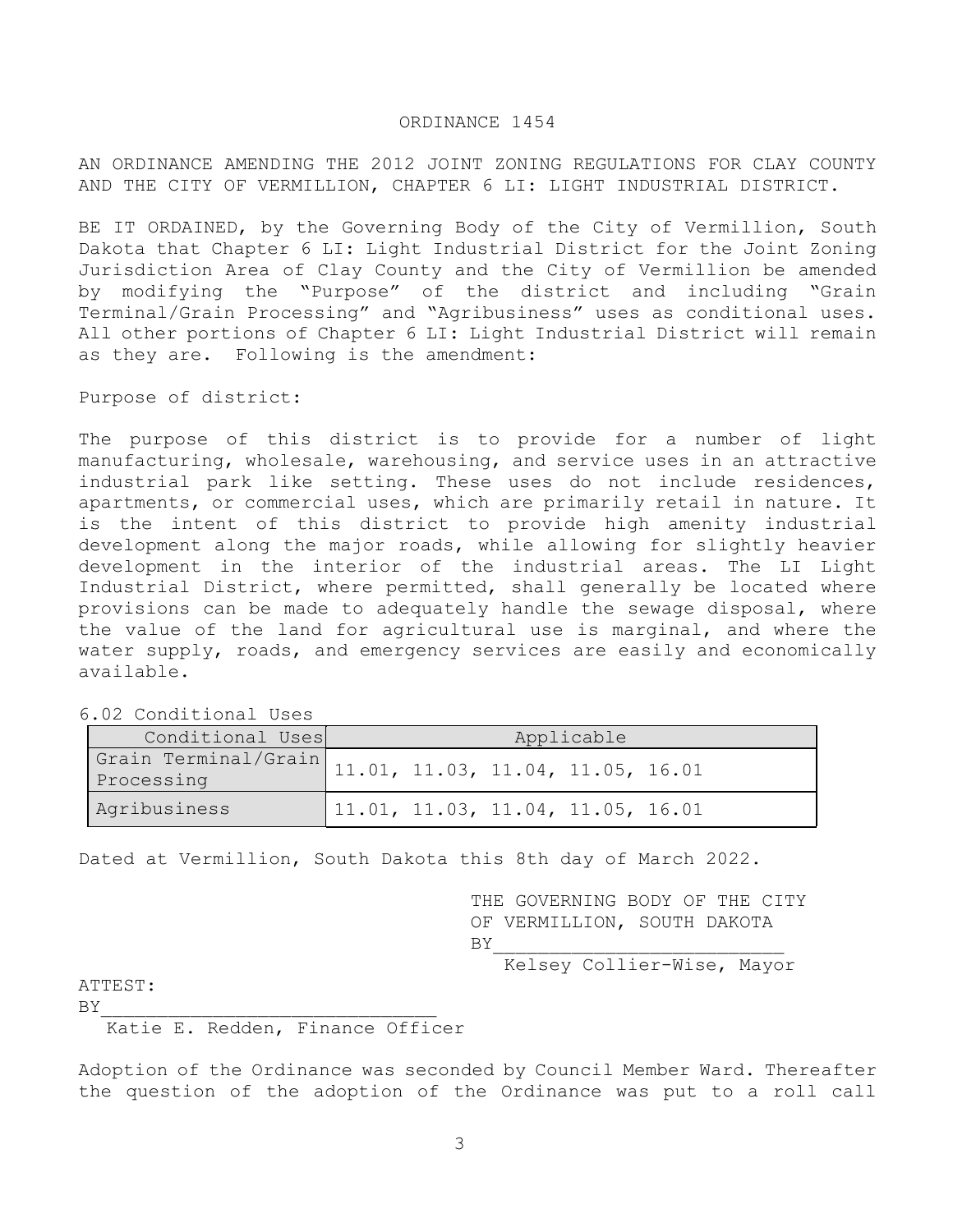vote of the Governing Body, and the members voted as follows: Hellwege-Y, Humphrey-Y, Jennewein-Y, Price-Y, Ward-Y, Mayor Collier-Wise-Y.

Motion carried 6 to 0. Mayor Collier-Wise declared that the Ordinance has been adopted and directed publication thereof as required by law.

B. Second Reading of Ordinance 1455 to amend the 2012 Joint Zoning Regulations for Clay County and the City of Vermillion by Amending Chapter 3 A-1: Agricultural District; Section 3.02 Conditional Uses; and Section 3.02 Applicable Standards

Jose Dominguez, City Engineer, reported that, on December 27, 2021, the City and County Planning Commissions met jointly to discuss possible changes to the A-1: Agricultural District (A-1 District) of the Joint Zoning Regulations for Clay County and the City of Vermillion. Jose noted that the proposed changes would correct an error found recently in the A-1 District that accidentally excluded "telecommunications tower" use. Jose stated that the City Planning and Zoning Commission considered this item at a joint meeting with the Clay County Planning Commission on January 24, 2022. Jose noted that, at that meeting following the public hearing, the City's Planning and Zoning Commission voted to unanimously recommend that the City Council adopt the proposed amendment.

Jose stated that the Joint Jurisdictional Zoning Area (JJZA) was created by the County and the City in 2012 and the zoning ordinance was created with the intent to allow the County and the City to each have input in existing and proposed land uses in an area that would directly impact the City's growth. Jose noted that the JJZA tries to maintain the rural characteristics of the surrounding area, while allowing for some light development. Jose stated that the proposed amendment to the A-1 District will include "telecommunications tower" as a conditional use. Jose noted that staff believes that the exclusion of this use from this district in the original adoption of the JJZA zoning ordinance was in error since another similar use is already found as a conditional use in this district (e.g., "broadcast tower").

Jose noted that the first reading of the ordinance by the City Council occurred on February 7, 2022. Jose noted that, at that meeting, the City Council approved the first reading and moved for the second reading to be considered at a joint meeting. Jose stated that the County Commission had first reading of the ordinance on February 22, 2022.

## 74-22

Second reading of title to Ordinance No 1455, entitled AN ORDINANCE AMENDING THE 2012 JOINT ZONING REGULATIONS FOR CLAY COUNTY AND THE CITY OF VERMILLION, CHAPTER 6 LI: LIGHT INDUSTRIAL DISTRICT for the City of Vermillion, South Dakota.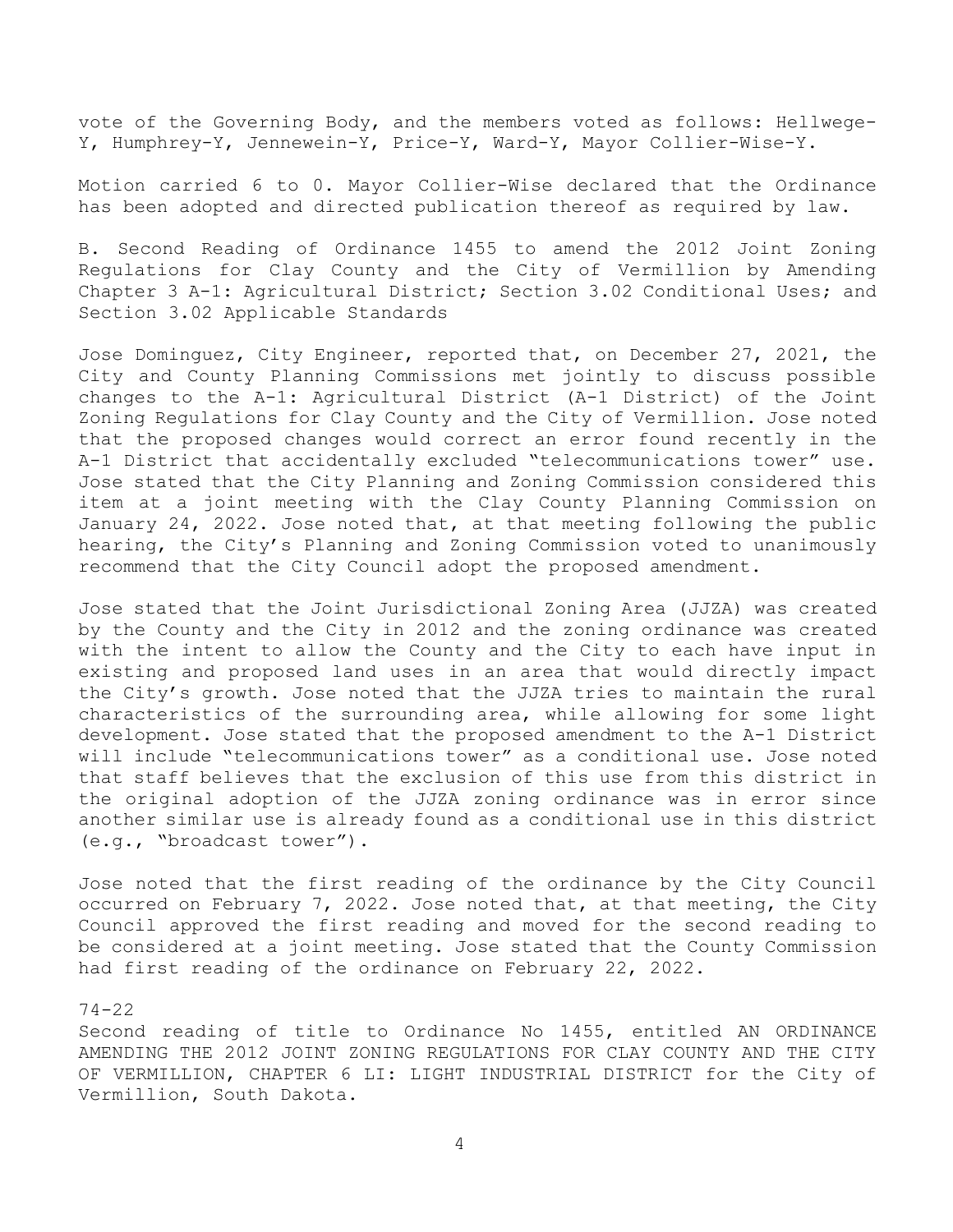Mayor Collier-Wise read the title to the above named Ordinance, and Council Member Price moved adoption of the following:

BE IT RESOLVED that the minutes of this meeting shall show that the title to the proposed Ordinance No, 1454 entitled AN ORDINANCE AMENDING THE 2012 JOINT ZONING REGULATIONS FOR CLAY COUNTY AND THE CITY OF VERMILLION, CHAPTER 3 A-1: AGRICULTURAL DISTRICT was first read and the Ordinance considered substantially in its present form and content at a regularly called meeting of the Governing Body on the 7th day of February, 2022 and that the title was again read at this meeting, being a regularly called meeting of the Governing Body on this 8th day of March, 2022 at the City Hall Council Chambers in the manner prescribed by SDCL 9-19-7 as amended.

BE IT RESOLVED and ordained that said Ordinance be adopted to read as follows:

#### ORDINANCE 1455

AN ORDINANCE AMENDING THE 2012 JOINT ZONING REGULATIONS FOR CLAY COUNTY AND THE CITY OF VERMILLION, CHAPTER 3 A-1: AGRICULTURAL DISTRICT.

BE IT ORDAINED, by the Governing Body of the City of Vermillion, South Dakota that Chapter 3 A-1: Agricultural District for the Joint Zoning Jurisdiction area of Clay County and the City of Vermillion be amended by including "telecommunications tower" use as a conditional use. All other portions of Chapter 3 A-1: Agricultural District will remain as they are. Following is the amendment:

# 11.02 Conditional Uses

| Conditional Uses   |  |                                   | Applicable Standards |
|--------------------|--|-----------------------------------|----------------------|
| Telecommunications |  | 11.01, 11.03, 11.05, 11.08, 16.01 |                      |
| Tower              |  |                                   |                      |

Dated at Vermillion, South Dakota this 8th day of March 2022.

 THE GOVERNING BODY OF THE CITY OF VERMILLION, SOUTH DAKOTA  $BY$ 

Kelsey Collier-Wise, Mayor

ATTEST:

 $BY$ 

Katie E. Redden, Finance Officer